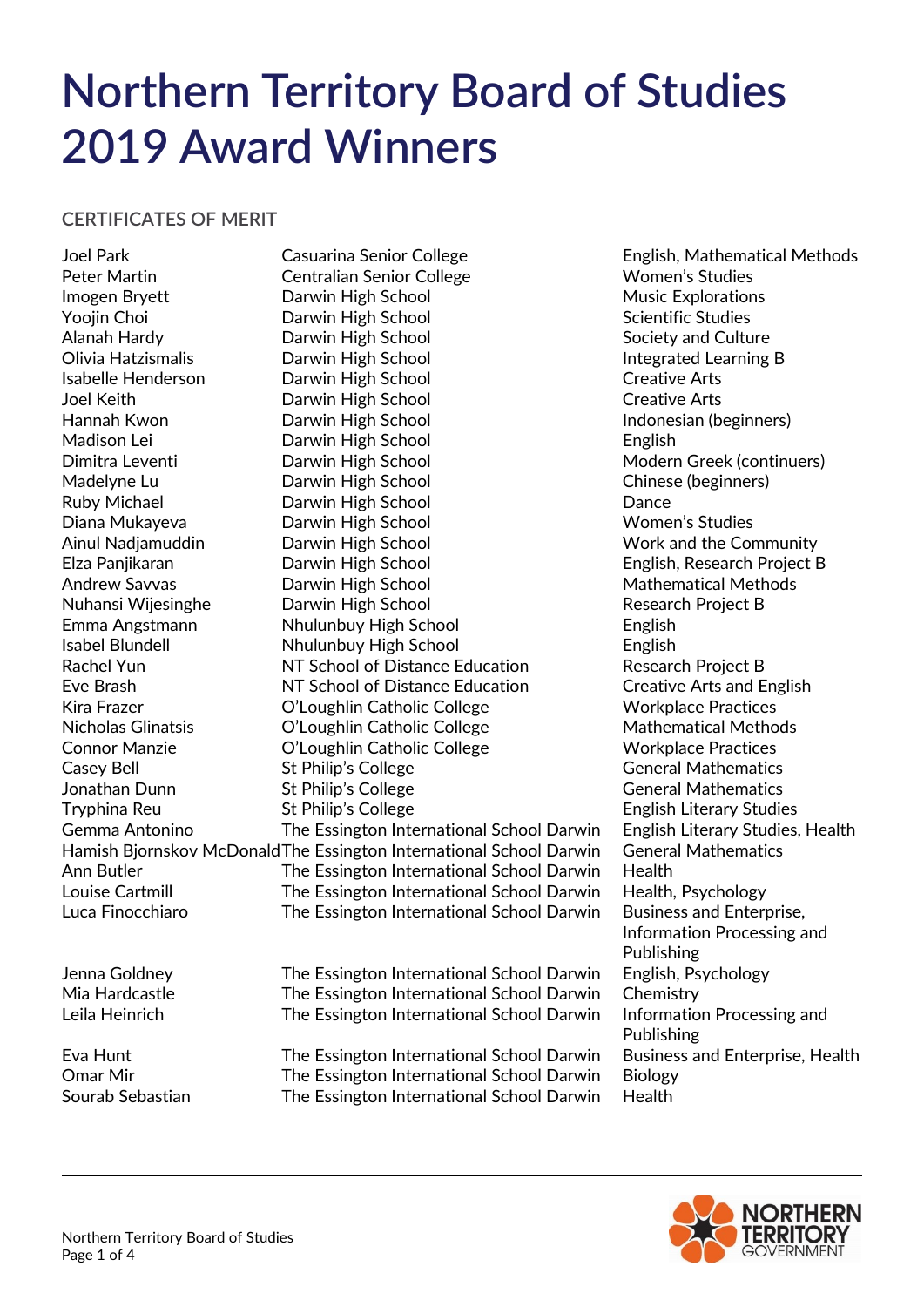| Rajnandini Bohra                          | ADMINISTRATOR'S MEDAL FOR TERRITORY MIDDLE YEARS SCHOLAR<br><b>Centralian Middle School</b>        |
|-------------------------------------------|----------------------------------------------------------------------------------------------------|
| Asher Lennie                              | ADMINISTRATOR'S MEDAL FOR TERRITORY PRIMARY YEARS SCHOLAR<br>Larapinta Primary School              |
| <b>Lucas Timms</b>                        | SALLY BRUYN SENIOR PRIMARY SCHOOL SCIENCE AWARD<br><b>Durack Primary School</b>                    |
| <b>EDUCATION AWARD</b>                    | AUSTRALIAN COUNCIL FOR HEALTH, PHYSICAL EDUCATION AND RECREATION (NT) HEALTH                       |
| Sourab Sebastian                          | The Essington International School Darwin                                                          |
| PHYSICAL EDUCATION AWARD<br>Monique Chong | AUSTRALIAN COUNCIL FOR HEALTH, PHYSICAL EDUCATION AND RECREATION (NT)<br>St Philip's College       |
| Lachlan Anderson                          | AUSTRALIAN METEOROLOGICAL AND OCEANOGRAPHIC SOCIETY PHYSICS AWARD<br>Darwin High School            |
| Luca Finocchiaro                          | <b>AUSTRALIAN COMPUTER SOCIETY TECHNOLOGIES AWARD</b><br>The Essington International School Darwin |
| <b>SCIENCE AWARD</b>                      | AUSTRALIAN VETERINARY ASSOCIATION (NT DIVISION) DENNIS THOMSON MEMORIAL                            |
| Omar Mir                                  | The Essington International School Darwin                                                          |
| <b>STUDENT</b>                            | CHARLES DARWIN UNIVERSITY TOP ABORIGINAL AUSTRALIAN TERTIARY ADMISSION RANK                        |
| Monique Chong                             | St Philip's College                                                                                |
| <b>AWARDS</b>                             | CHARLES DARWIN UNIVERSITY TOP TEN AUSTRALIAN TERTIARY ADMISSION RANK                               |
| Lachlan Anderson                          | Darwin High School                                                                                 |
| <b>Joel Park</b>                          | <b>Casuarina Senior College</b>                                                                    |
| Gemma Antonino<br>Eric Zhu                | The Essington International School Darwin<br>Casuarina Senior College                              |
| <b>Patrick Rawsthorne</b>                 | The Essington International School                                                                 |
| Joel Keith                                | Darwin High School                                                                                 |
| Eva Hunt                                  | The Essington International School                                                                 |
| Jenna Goldney                             | The Essington International School                                                                 |
| Alanah Hardy<br>Tryphina Reu              | Darwin High School<br>St Philip's College                                                          |
| <b>ENTERPRISE</b>                         | DEPARTMENT OF TRADE, BUSINESS AND INNOVATION AWARD FOR BUSINESS AND                                |
| Luca Finocchiaro                          | The Essington International School Darwin                                                          |
| Casey Bell                                | DEPARTMENT OF TREASURY AND FINANCE MATHEMATICS AWARD<br>St Philip's College                        |
|                                           |                                                                                                    |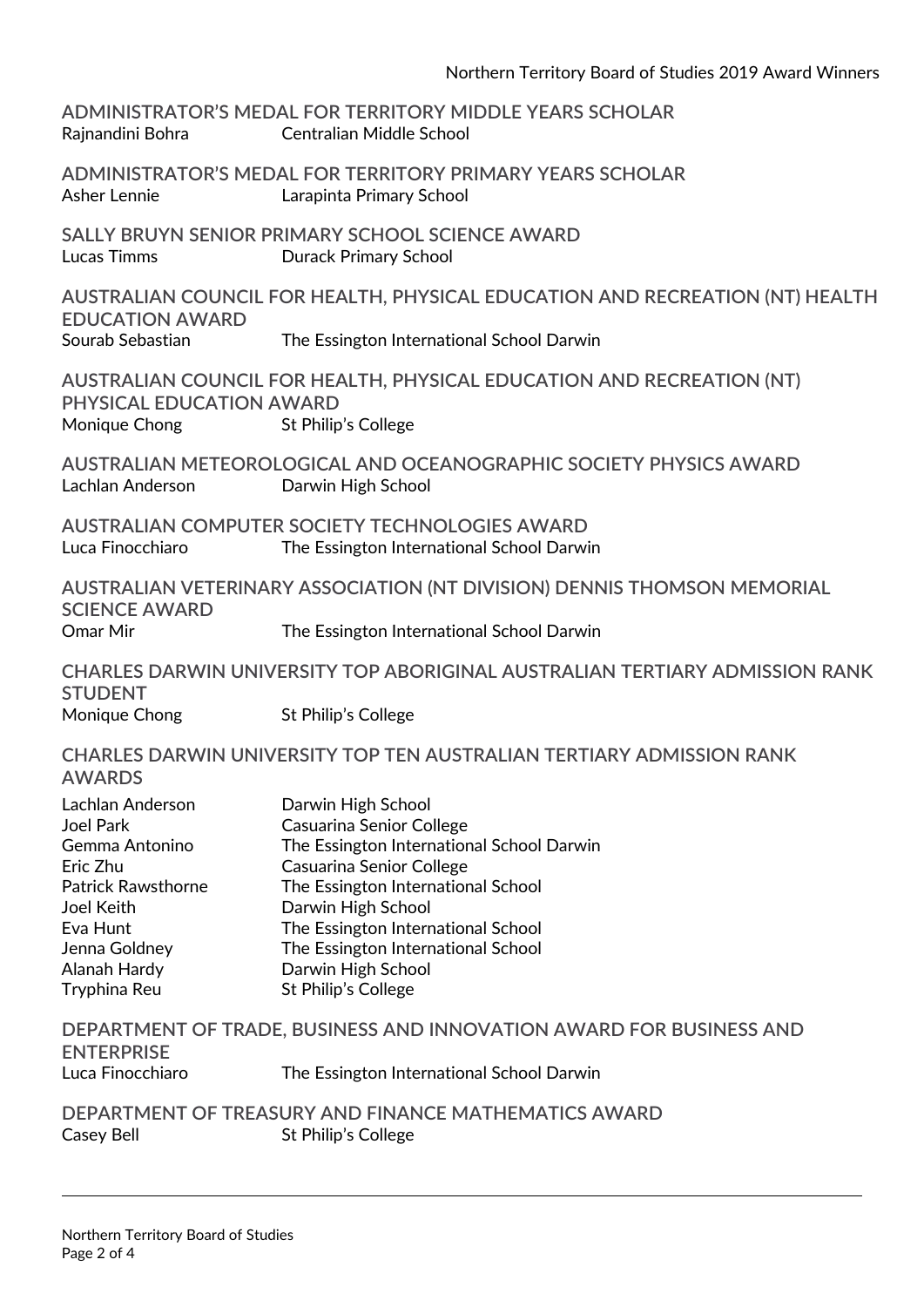|                                                       | <b>GTNT SCHOOL-BASED APPRENTICE OF THE YEAR AWARD</b><br>Crystal-Rose Furber-Swan Centralian Senior College and Alice Springs Languages Centre |
|-------------------------------------------------------|------------------------------------------------------------------------------------------------------------------------------------------------|
| <b>ENVIRONMENTAL STUDIES AWARD</b><br>Bianca Walmsley | INTERNATIONAL ASSOCIATION OF HYDROGEOLOGISTS (NT BRANCH) EARTH AND<br>St Philip's College                                                      |
| <b>Tyrone Nona</b>                                    | KARMI SCENEY ABORIGINAL URBAN EXCELLENCE AND LEADERSHIP AWARD<br><b>Casuarina Senior College</b>                                               |
| Damascena Kerinaiua                                   | KARMI SCENEY ABORIGINAL REMOTE EXCELLENCE AND LEADERSHIP AWARD<br>Xavier Catholic College                                                      |
| Diana Mukayeva                                        | LAW SOCIETY NORTHERN TERRITORY AWARD FOR LEGAL STUDIES<br>Darwin High School                                                                   |
| Poojana Thotawatta                                    | LANGUAGE TEACHERS' ASSOCIATION OF THE NORTHERN TERRITORY LANGUAGES AWARD<br><b>Centralian Senior College</b>                                   |
| Omar Mir                                              | <b>MENZIES SCHOOL OF HEALTH RESEARCH BIOLOGY AWARD</b><br>The Essington International School Darwin                                            |
| <b>MATHEMATICS AWARD</b><br><b>Joel Park</b>          | MATHEMATICS TEACHERS ASSOCIATION OF THE NORTHERN TERRITORY VIC CZERNEZKYJ<br>Casuarina Senior College                                          |
| NT MUSIC SCHOOL MUSIC AWARD<br>Imogen Bryett          | Darwin High School                                                                                                                             |
| Shania Armstrong                                      | NT BOARD OF STUDIES YEAR 11 VOCATIONAL EDUCATION AND TRAINING AWARD<br>Centralian Senior College and Alice Springs Language Centre             |
| Mackayla McGowan                                      | NT BOARD OF STUDIES YEAR 12 VOCATIONAL EDUCATION AND TRAINING AWARD<br>MacKillop Catholic College                                              |
| Emma Angstmann                                        | ROTARY CLUB OF DARWIN IAN MACGREGOR AWARD FOR EXCELLENCE IN ENGLISH<br>Nhulunbuy High School                                                   |
| Tryphina Reu                                          | ROTARY CLUB OF DARWIN IAN MACGREGOR AWARD FOR ENGLISH LITERARY STUDIES<br>St Philip's College                                                  |
| Louise Cartmill                                       | ROTARY CLUB OF DARWIN IAIN SMITH AWARD FOR HISTORY<br>The Essington International School Darwin                                                |
| Eric Zhu<br>Mia Hardcastle                            | ROYAL AUSTRALIAN CHEMICAL INSTITUTE CHEMISTRY AWARD<br>Casuarina Senior College<br>The Essington International School Darwin                   |
| Alana Foster                                          | <b>TELSTRA REMOTE ABORIGINAL STUDENT AWARD</b><br><b>Tennant Creek High School</b>                                                             |